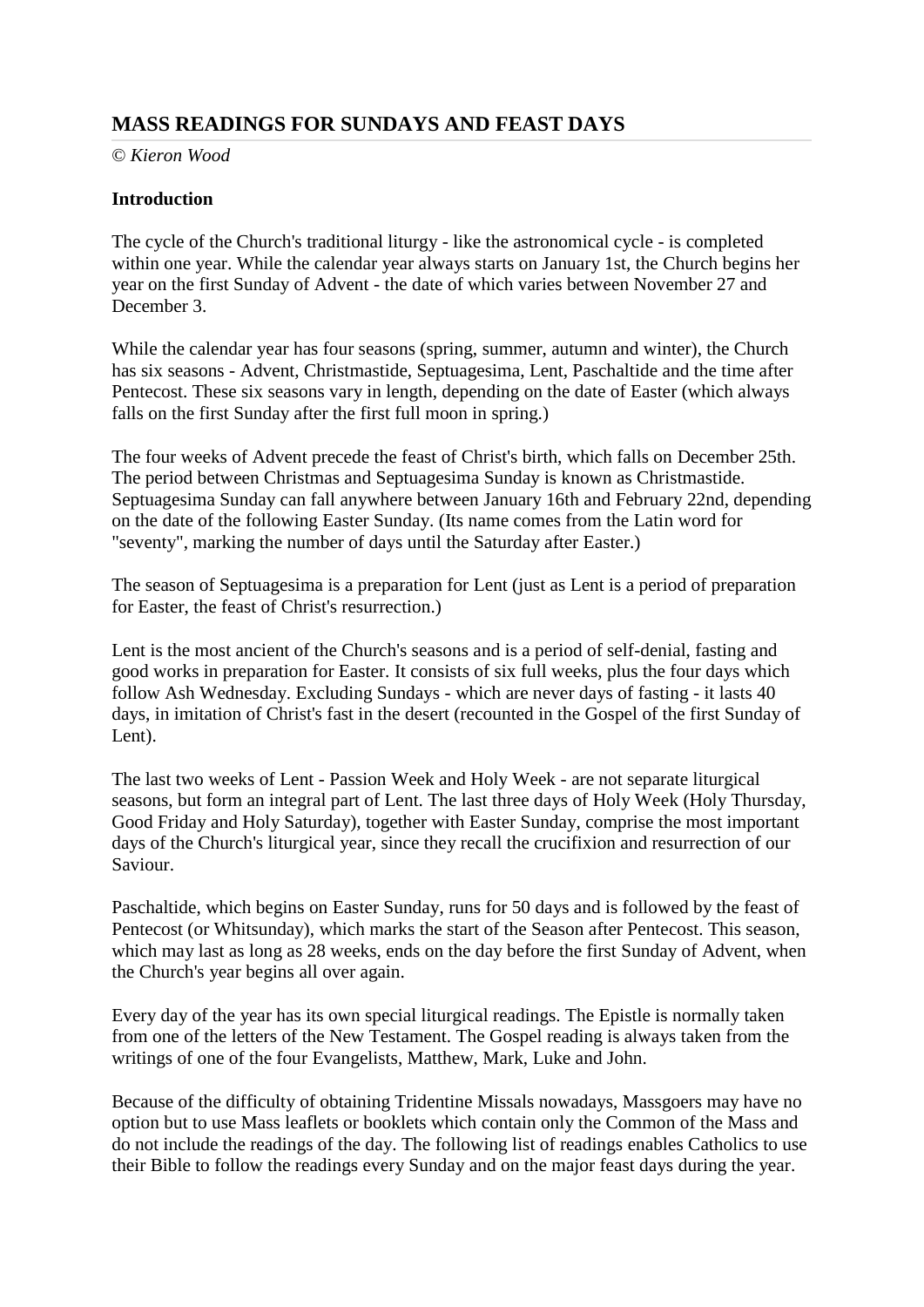## **SUNDAY EPISTLE GOSPEL**

| • 1st of Advent          | Rom. 13. 11-14    | Luke 21. 25-33    |
|--------------------------|-------------------|-------------------|
| • 2nd of Advent          | Rom. 15.4-13      | Matt. 11. 2-10    |
| • 3rd of Advent          | Phil. 4.4-7       | John 1. 19-28     |
| • 4th of Advent          | 1 Cor. 4. 1-5     | Luke 3. 1-6       |
| · Sunday after Christmas | Gal. 4. 1-7       | Luke 2.33-40      |
| • 1st after Epiphany     | Rom. 12. 1-5      | Luke 2.42-52      |
| • 2nd after Epiphany     | Rom. 12. 6-16     | John 2. 1-11      |
| • 3rd after Epiphany     | Rom. 12. 16-21    | Matt. 8. 1-13     |
| • 4th after Epiphany     | Rom. 13.8-10      | Matt. 8. 23-27    |
| • 5th after Epiphany     | Col. 3. 12-17     | Matt. 13. 24-30   |
| • 6th after Epiphany     | 1 Thess. 1. 2-10  | Matt. 13. 31-35   |
| • Septuagesima           | 1 Cor. 9.24-10.5  | Matt. 20. 1-16    |
| • Sexagesima             | 2 Cor. 11.19-12.9 | Luke 8.4-15       |
| • Quinquagesima          | 1 Cor. 13. 1-13   | Luke 18. 31-43    |
| • 1st of Lent            | 2 Cor. 6, 1-10    | Matt. 4. 1-11     |
| • 2nd of Lent            | 1 Thess. 4. 1-7   | Matt. 17. 1-9     |
| • 3rd of Lent            | Ephes. 5. 1-9     | Luke 11. 14-28    |
| • 4th of Lent            | Gal. 4. 22-31     | John 6. 1-15      |
| • Passion Sunday         | Heb. 9. 11-15     | John 8.46-59      |
| • Palm Sunday            | Phil. 2. 5-11     | Matt. 26.36-27.60 |
| • Easter Sunday          | 1 Cor. 5. 7-8     | Mark 16.1-7       |
| • Low Sunday             | 1 John 5.4-10     | John 20. 19-31    |
| • 2nd after Easter       | 1 Peter 2. 21-25  | John 10. 11-16    |
| • 3rd after Easter       | 1 Peter 2. 11-19  | John 16. 16-22    |
| • 4th after Easter       | James 1. 17-21    | John 16.5-14      |
| • 5th after Easter       | James 1. 22-27    | John 16. 23-30    |
| • Sunday after Ascension | 1 Peter 4. 7-11   | John 15.26-16.4   |
| • Pentecost              | Acts 2. 1-11      | John 14. 23-31    |
| $\bullet$ Trinity        | Rom. 11. 33-36    | Matt. 28. 18-20   |
| • 1st after Pentecost    | 1 John 4.8-21     | Luke 6. 36-42     |
| • 2nd after Pentecost    | 1 John 3. 13-18   | Luke 14. 16-24    |
| • 3rd after Pentecost    | 1 Peter 5. 6-11   | Luke 15. 1-10     |
| • 4th after Pentecost    | Rom. 8. 18-23     | Luke 5. 1-11      |
| • 5th after Pentecost    | 1 Peter 3. 8-15   | Matt. 5. 20-24    |
| • 6th after Pentecost    | Rom. 6. 3-11      | Mark 8.1-9        |
|                          |                   |                   |
| • 7th after Pentecost    | Rom. 6. 19-23     | Matt. 7. 15-21    |